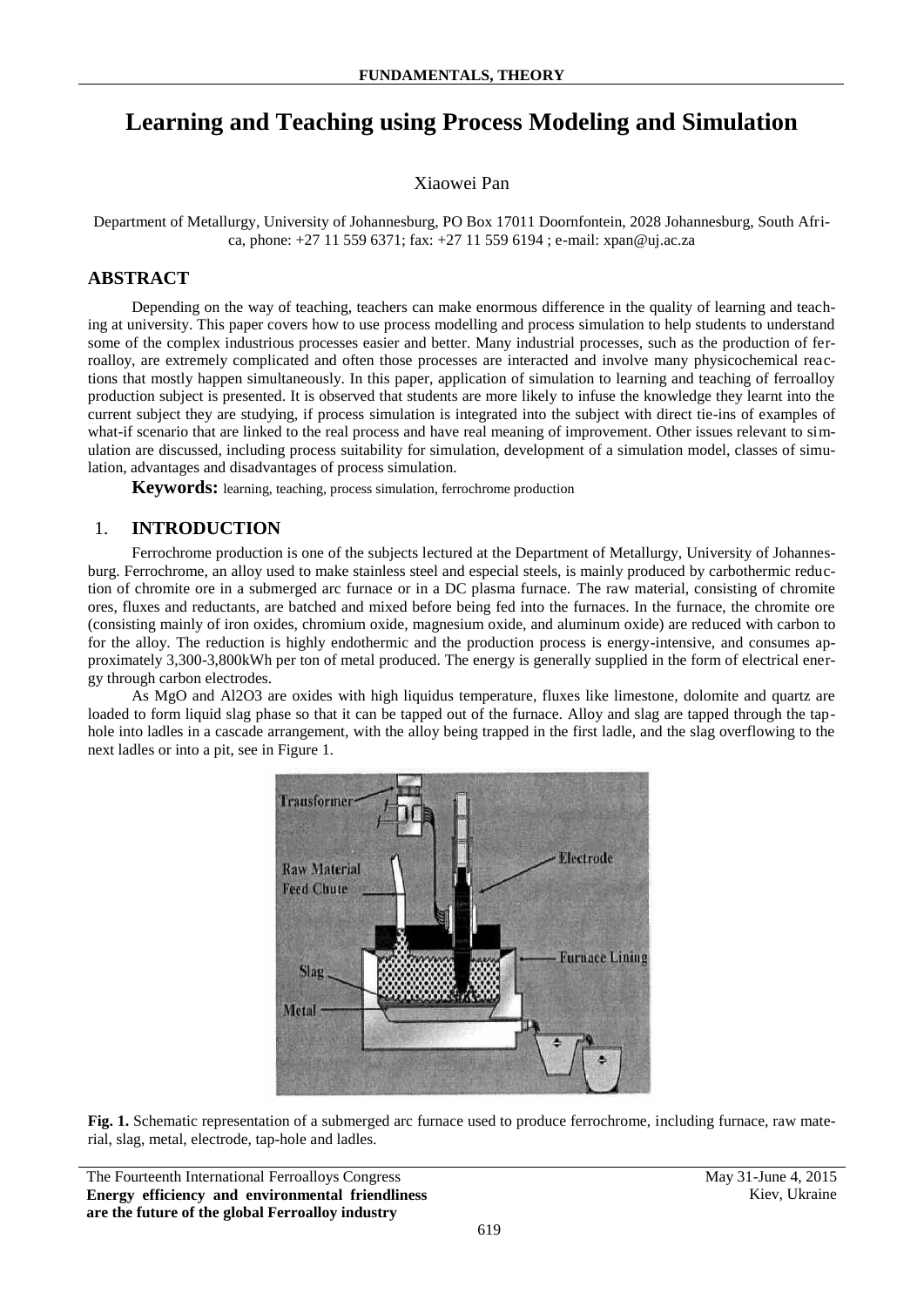South Africa, with about 80% of world chromite ore reserves, is one of the major producers of ferrochrome, and its production accounts for about 34% of the total production in the world. With an increased challenge from other major producers, such as China and India, the ferrochrome producers in South Africa are exploring options to reduce the production cost.

The cost of electricity accounts for about 35-40% of total production cost. Due to the shortage of power supply in South Africa, the cost of electricity has more than doubled since 2008, and a plan has been tabled to increase the electricity price by 16% every year from 2013 to 2018.

With a sharp increase in electricity cost, it is imperative to look for any alternatives that can use less electricity. A simulation of ferrochrome production, with no doubt, can be used to investigate various alternatives in a virtual environment, including the effect of various chromite ores on the electrical energy consumption [1]. Relevant work used to develop a simulation for ferrochrome production has been done and can be found [2-4].

To help students to apply the principles to the production processes, particularly to understand the pragmatic challenges facing the industry, simulation makes the learning easier and faster in the classroom.

# **2. PROCESS MODELLING AND SIMULATION**

Process modeling in general is the process of producing a model which is a presentation of the process of interest. A process model is similar to but simpler than the process it represents. The main purpose of a model is to enable us to understand, analyze and predict the effect of changes to the process. A process model intended for a simulation study can be classified as a first principle model or knowledge-base model. The first principle model is developed using mathematics conjunction with science like physics and chemistry. When a process is very complex and is illunderstood, the process cannot be simplified in any kind of mathematics. With enough experience or experiments, a large amount of data can be used to generate a knowledge-based model, using techniques like fuzzy logic, decision tree, and neural networks.

On the one hand, a process model should be a close approximation to the real process and incorporate most of its salient features and functions, including, process inputs, outputs and disturbances. On the other hand, a process model should not be so complex that it is impossible to understand and experiment with it. A good model is a judicious tradeoff between realism and simplicity. It is quoted that "All models are bad, it maters how useful they are" from a presentation by X. Pan and B. Livneh [5]. It is accentuated well that a model is a good one only if it is useful.

# **3. SIMULATION OF FERROCHROME PRODUCTION**

An excel-based simulation called Ferroalloy Simulation (Ferroalloy-Sim), is developed and used to help learners to understand the effect of different chromite ores on the electricity consumption used to produce high carbon ferrochrome in submerged are furnace (HCFeCr) [1].

The Ferroalloy Simulation is developed using the principles of mass balance and energy balance incorporated with operational conditions. The interface can be seen in Fig. 2. The simulation requires three inputs and generates the results of charge recipe, mass and composition for slag, metal, and off gas, with the energy consumption associated with the production process.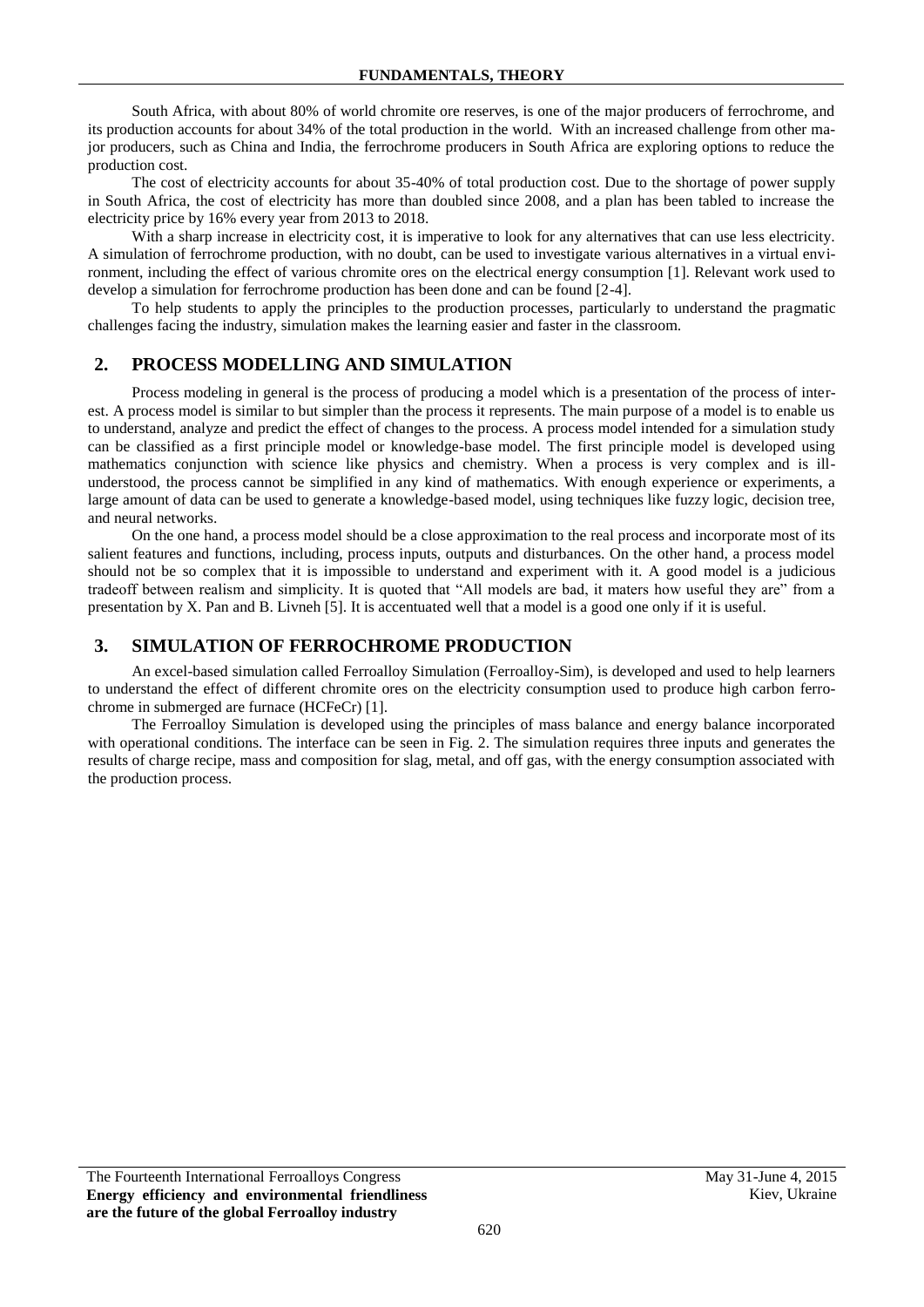

**Fig. 2.** Ferroalloy simulation used to calculate charge recipe and electricity consumption for ferrochrome production in a submerged arc furnace

Lumpy chromite ores produced in six different locations of the Bushveld Igneous Complex in South Africa are used. Quartzite is added as flux, and coke is used as reductant. The names of different chromite ores produced in South Africa are listed in Table I with other process parameters used to produce one ton of ferrochrome.

Based on the production of ferrochrome in South Africa, the following conditions are used as major smelting pa-

- rameters:
- 6% FeO in slag
- 12% Cr2O3 in slag
- 45% SiO2 in the 3-component slag of SiO2-MgO-Al2O3
- 8% carbon in metal
- 4% silicon in metal
- Slag temperature  $1700 \degree C$
- Metal temperature 1600 <sup>o</sup>C

| ore names   | ore $\frac{kg}{t}$ | quartzite kg/t | $\csc kg/t$ | slag $\text{kg}/\text{t}$ | $CO$ kg/t | MWH/t |
|-------------|--------------------|----------------|-------------|---------------------------|-----------|-------|
| Steelpoort  | 2202.02            | 455.73         | 490.86      | 1350.10                   | 684.61    | 3.33  |
| Lannex      | 2265.62            | 413.24         | 488.43      | 1369.81                   | 680.29    | 3.31  |
| Elandsdrift | 2338.73            | 371.27         | 486.67      | 1405.82                   | 678.95    | 3.32  |
| Mooinooi    | 2339.57            | 372.90         | 487.49      | 1423.85                   | 678.63    | 3.33  |
| Millsell    | 2460.79            | 338.00         | 489.06      | 1563.55                   | 679.01    | 3.41  |
| Tweefontein | 3196.63            | 164.69         | 483.11      | 2017.23                   | 670.50    | 3.63  |

**Table 1.** Major smelting parameters used to produce one ton of hcfecr in saf using different lump ores

# **4. SIMULATION RESULT**

#### **4.1. Smelting Parameters**

The main parameters used to produce high carbon ferrochrome in a submerged arc furnace are selected and listed in Table I, including raw material consumption, energy consumption, mass of metal, slag and offgas. They are expressed in terms of kilogram per ton of produced metal (kg/t):

- $\bullet$  Ore consumption, ore-kg/t
- Flux, quartzite consumption, quartzite-kg/t
- Reductant, coke consumption, coke-kg/t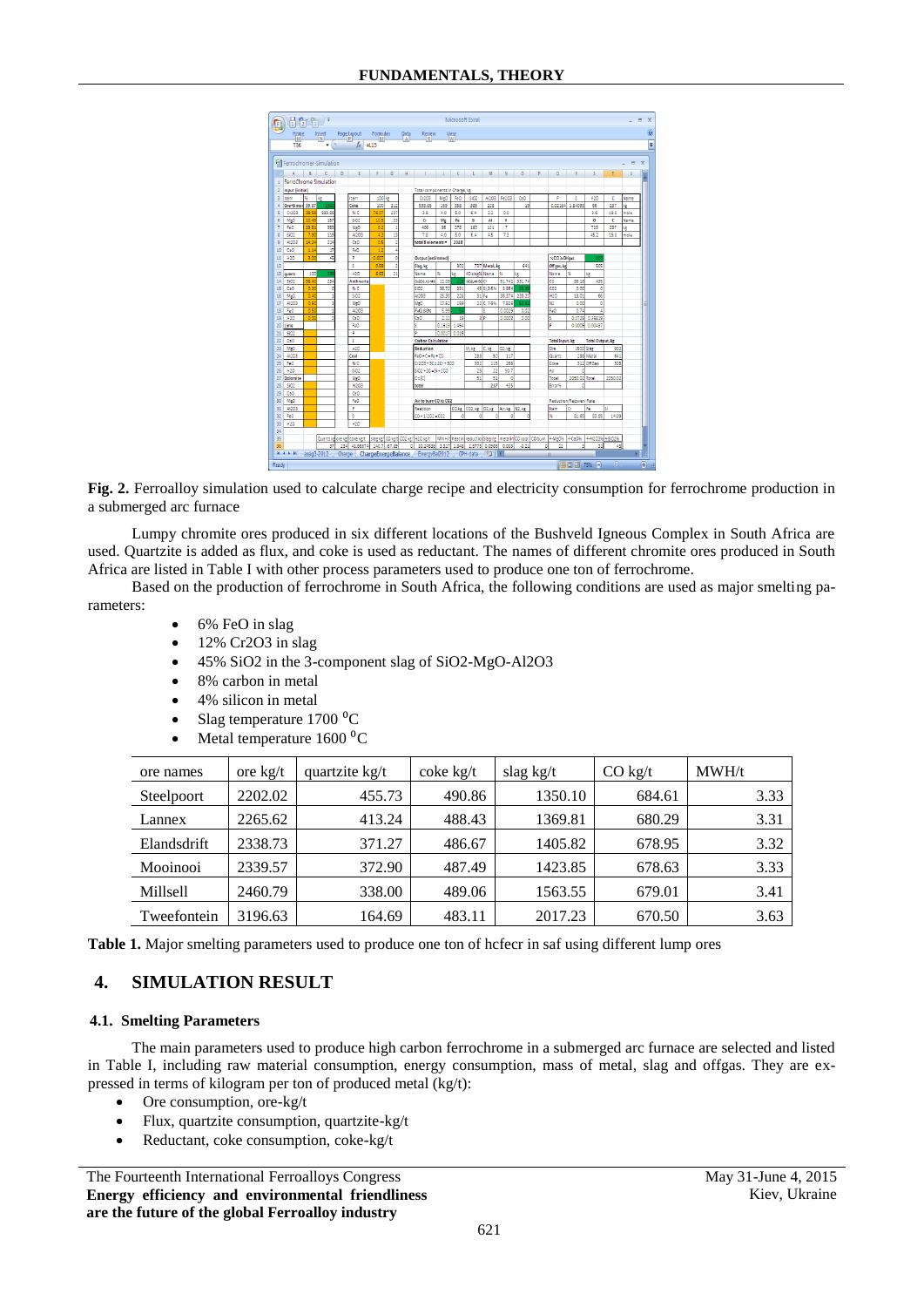- Electric energy consumption, MWh/t
- Metal produced, t
- Slag produced, slag-kg/t
- Offgas produced, offgas-kg/t

#### **4.2. Composition of SA Chromite Lumpy Ores**

The selected chromite lumpy ores contain mainly Cr2O3, FeO, SiO2, MgO, Al2O3 and small amount of CaO. The range of chemical composition is 29-43% Cr2O3, 20-24% FeO, 4-20% SiO2, 11-17% MgO, 10-14% Al2O3, 1-2% CaO.

The contents of MgO, Al2O3 and CaO have small changes in all selected chromite ores, particularly CaO with a range of only 1-2%. The major changes of the chromite ores appear in the contents of SiO2, Cr2O3 and FeO. The content of SiO2% increases from 4% of Steelpoort ore to 19% of Tweefontein ore, and the contents of Cr2O3%, FeO% decreases from 43 to 38, and 24 to 23 respectively, as shown in Fig. 3. The total content of Cr2O3 and FeO decreases from 67% to 50%, from Steelpoort ore to Tweefontein ore.



**Fig. 3.** Chemical composition of chromite lumpy ores, with increase in SiO2% and decrease in Cr and Fe oxides from Steelpoort ore to Tweefontein ore

#### **4.3. Raw Material Consumption**

The consumption of ores, flux quartzite, reductant coke, and the produced mass of slag and CO gas are shown in Fig. 4**,** with left axis in terms of kg per ton of metal (kg/t). The electric energy consumption is also shown in the same Figure with right axis in mega watt/hour per ton of metal (MWh/t).

When producing one ton of high-carbon ferrochrome in SAF, the Tweefontein lump ore has the highest ore consumption at 3200 kg/t, 22% and exceeds by more than 30% the consumption of Millsell and other ores. At the same time, the Tweefontein lump ore requires the lowest quartzite consumption at 160 kg/t. It is 205%-225% lower than the quartzite consumption comparing the ores of Millsell, Elandsdrift, and Mooinooi, and it is by 277%-251% lower when comparing the ore of Steelpoort and Lannex, see in Fig. 5.



ores of South Africa, with left axis for kg/t, and right axis for MWh/t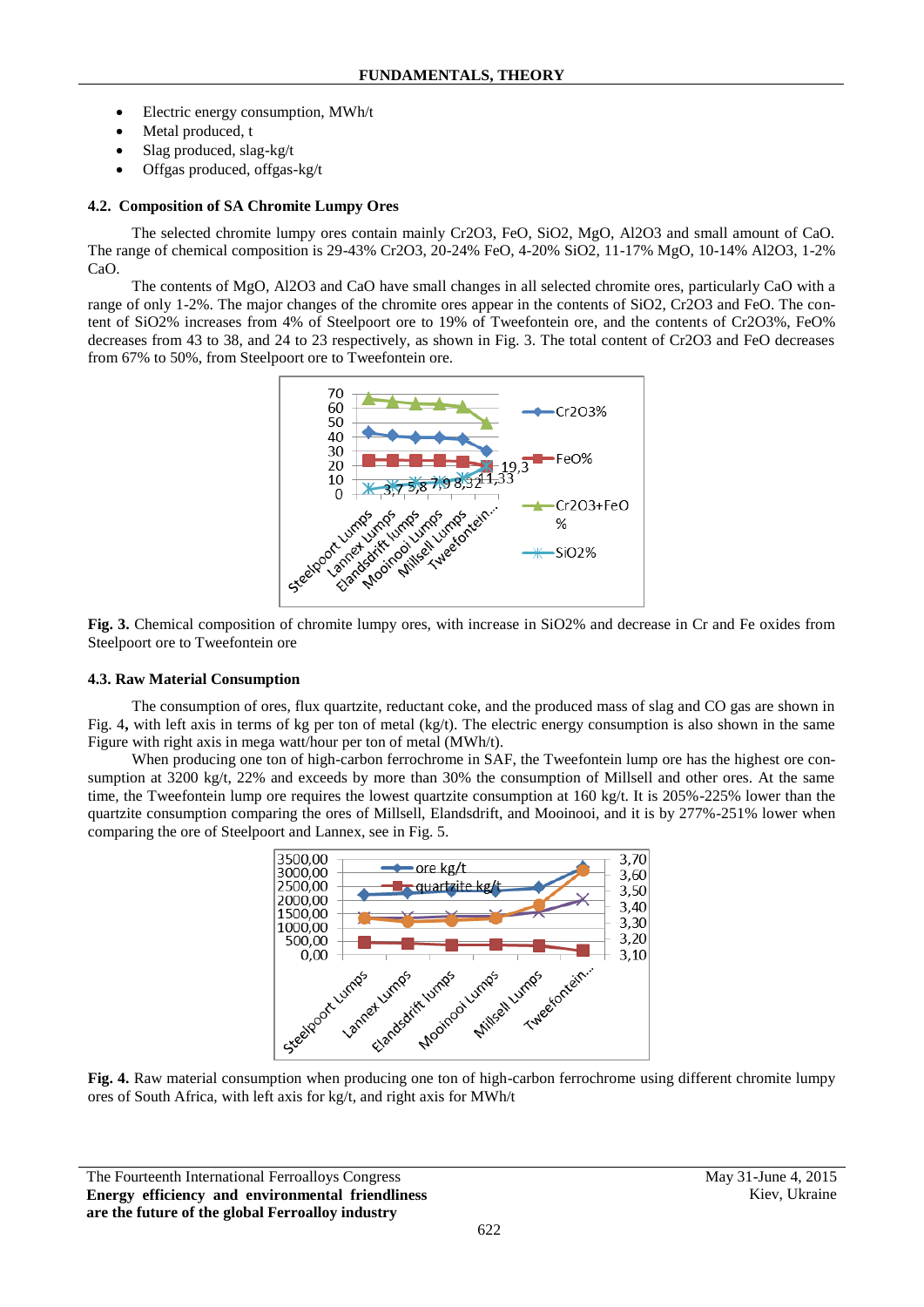With the combination of high ore consumption and low quartzite consumptions when using lump ore from Tweefontein, the production process generates the most slag, about 2000 kg/t, it is 22% more than that of Millsell ore, and 29-33% more than the others.



**Fig. 5.** Consumption of ore, quartzite, energy and production of slag when producing one ton of high carbon ferrochrome, compared with Tweefontein chromite lump ore

#### **4.4. Electric Energy Consumption**

The electric energy consumption ranges from 3.31 to 3.63 MWh per ton metal produced (MWh/t), when using the selected 6 different chromite lumpy ores. Tweefontein lumpy chromite ore requires the highest electric energy, with amount of 3.63 MWh/t, as shown in Fig. 7. Millsell lumpy ore requires the second highest energy at 3.41 MWh/t, and the rest of 4 chromite ores consumes similar amount of electric energy from 3.31 to 3.33 MWh/t.



**Fig. 6.** Electric energy used for heating, reduction of oxides and forming of molten slag and metal when using different chromite lumpy ores produced in South Africa.

# **5. DISCUSSION OF PROCESS SIMULATION**

#### **5.1. Processes applicable for modelling and simulation**

In general, whenever there is a process that can be modelled and that requires analysis, and carries out what-if experiment, process simulation is the right tool of choice, particularly for those processes with the following features:

- It is impossible or extremely expensive to measure or observe the processes, e.g., the changes of raw materials and the effects on the production of ferroalloy.
- Process models can be formulated but analytic solutions are either impossible or too complicated with large queuing models.
- It is impossible or extremely expensive to validate the mathematical model describing the processes, e.g., due to insufficient data.

#### **5.2. Development of a simulation model**

- A process model used for simulation consists of the following components:
- Process entities
	- Process input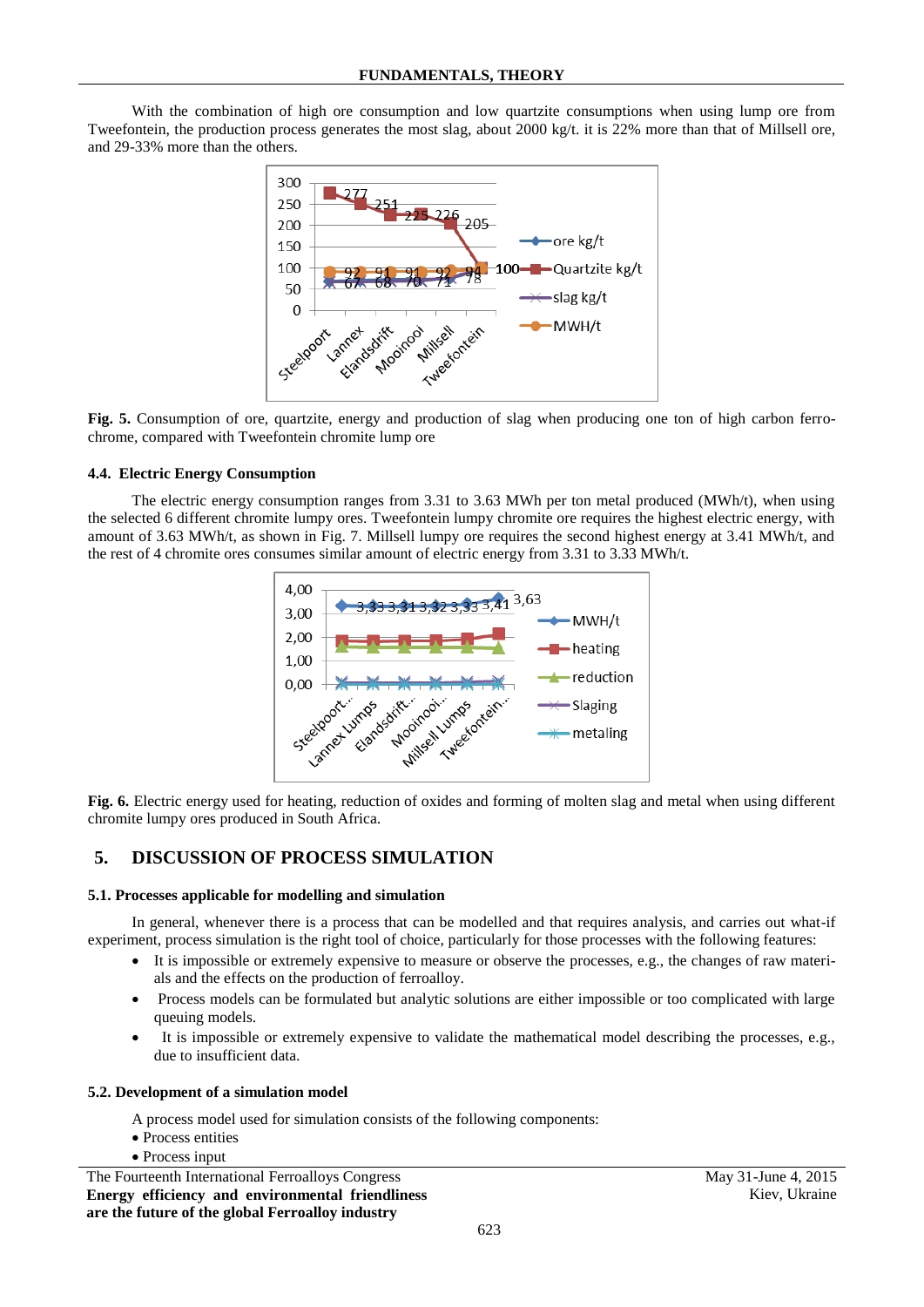### Process output

Functional relationships

In the simulation of ferroalloy production, for instance, the ferroalloy production processes are the process entities, the process input includes raw materials, energy, equipment, charge recipe, etc. The process output includes the product of ferroalloy, slag, and off gas. The functional relationships consist of all mathematic equations, including mass balance of all chemical reactions, enthalpy changes of all materials in the inputs and outputs during the processes of heating, chemical reaction and cooling. The sequences of production and some limits of the operation associated with ferroalloy smelting are part of the functional relationships.

Modeling is arguably the most critical part of a simulation study. Indeed, a simulation study can be only as good as the simulation model (L Sevgi, 2006)[6]. The development of a simulation model comprises the following steps:

- 1. Identify the problem within a concerned process.
- 2. Define overall objective of the study with a set of performance measures, as quantitative criteria.
- 3. Collect and pre-process real process data.
- 4. Develop a process model using a simulation software.
- 5. Validate the model using real process data.
- 6. Document model for feature use and improvement.
- 7. Select appropriate conditions and conduct what-if scenario simulations.
- 8. Interpret and present the results
- 9. Make recommendations for future actions

#### **5.3. Classes of simulations**

Simulation helps us to create a virtual system of a real process or a system, with human in the process loop. The simulation is made to perform as if it were the real process. The more advanced version of simulation allows the human to interface with the virtual mockup operating in a realistic simulation environment. There are three classes of modelbased simulations, namely virtual simulation, constructive and live simulations:

- Virtual simulations represent systems both physically and electronically.
- Constructive simulations represents a system and its deployment, including computer-aided design/manufacturing (CAD/M)
- Live simulations are simulated operations with real operators and real equipment, such as initial production run, operational tests.

#### **5.4. Advantages and pitfalls of process simulation**

It is no doubt that process simulations have become one of the most used techniques to help identify and improve processes both for manufacturing industries and business operations. When used judiciously, a simulation can have the following benefits:

- Obtain a better understanding of the process by developing the process model and observing the system operation in detail.
- Test hypotheses about the process for feasibility.
- Study the effects of certain variables of the process through what-if scenario experiments without disrupting the real process.
- Experiment with new or unknown situations to explore any feasible ways to improve the process.
- Identify the bottlenecks in the processes, and find the most effective variables to eliminate the bottlenecks.
- Use a systems' approach to problem solving based on process analysis and re-designs.

Process simulation can be a time consuming and complex exercise, starting from model development through input-output analysis to the involvement of process experts and decision makers in the entire process. The following is a check list of pitfalls to guard against:

- Unclear objective.
- Selecting wrong performance measures.
- Process model is too complex or too simple.
- Invalid process model.
- Clashing of two independent process models with contradictory results.
- Erroneous assumptions of the process.
- Bugs in the simulation system.